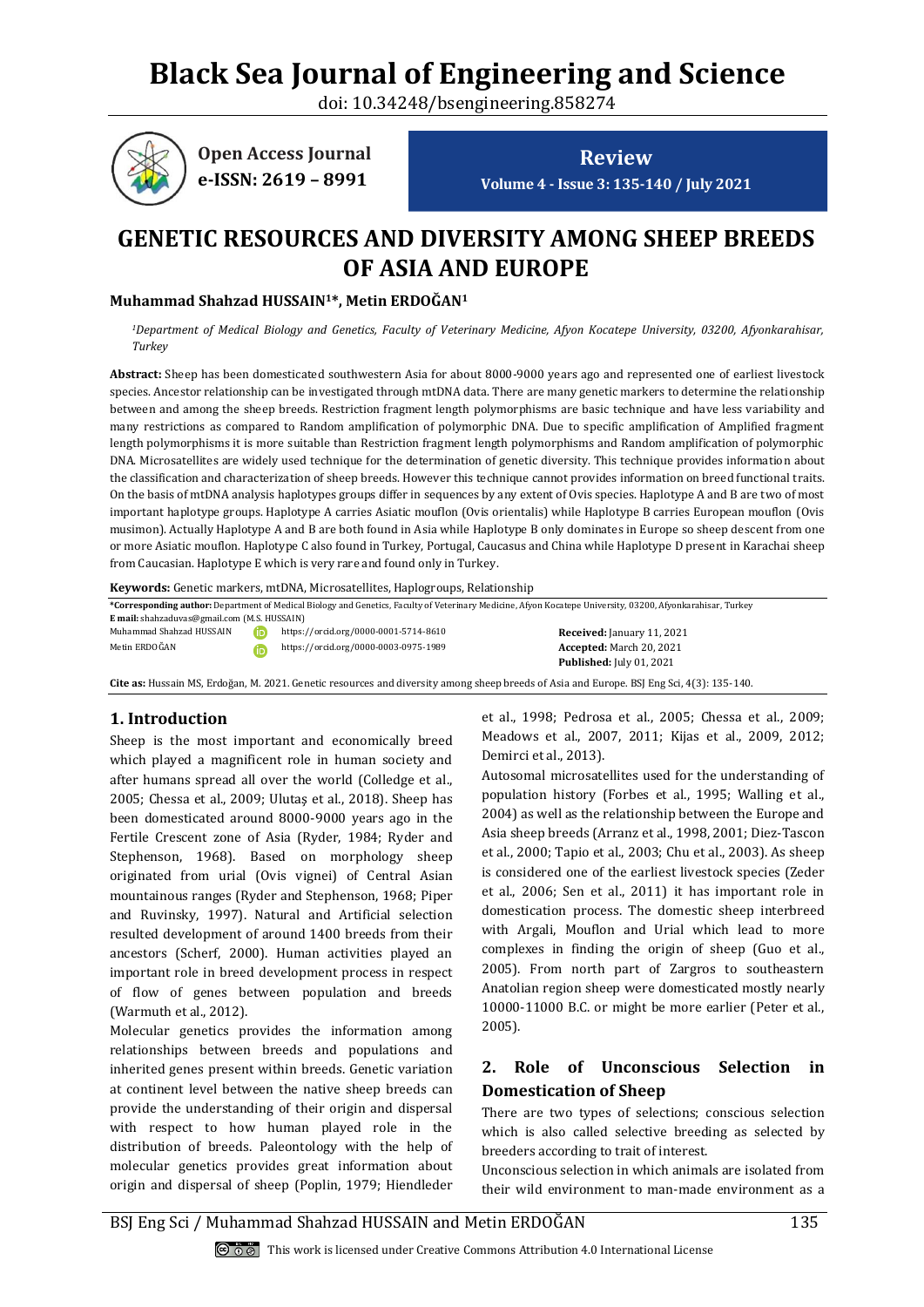result new traits automatically selected because of loss of activity of various adaptations which are necessary to survival in wild environments results in new characteristics of animals. As compared to plants less attention has been made to unconscious selection in domestication of animals (Zohary et al., 1998) when shift from wild to artificial environment some morphometrical, behavioral and physiological developments occur.

Unconscious selection play important role in domestication of sheep by two ways first is favor of specific morphometric or behavioral type by domesticator and provide founder effect and second one is the culling of young males. Culling of young males is closely associated to changes in morphometry (Zohary et al., 1998).

# **3. Genetic Polymorphisms**

Analysis of genetic diversity can be measured with the help of different genetic markers. Each marker is based on DNA sequence polymorphisms and used to detect other than itself the presence of any specific genotype or phenotype which is difficult to measure. With the help of genetic markers evolutionary history of any species can be determined by phylogenetic analysis as well as genetic studies of population and gene mapping.

There are different classes of genetic or molecular markers for example restriction fragment length polymorphisms (RFLP), random amplification of polymorphic DNA (RAPD), amplified fragment length polymorphisms (AFLP), microsatellites or simple sequence repeats (SSRs) and mitochondrial DNA (mtDNA).

#### **3.1. Restriction Fragment Length Polymorphisms**

This type of non PCR based or hybridization based DNA marker used as probe of cDNA, synthetic oligonucleotides or DNA cloned elements. The probe is radioisotopically labeled or with the enzymes which catalyzed the reaction. Then cleavage of DNA is occurred with restriction enzymes. RFLP is old technique and was developed in 1980 to understand the difference between the DNA structures based on the bacterial restriction enzymes (Mburu and Hanotte, 2005).

DNA sequence is digested with the help of known restriction enzyme for the analysis of patterns. Different fragment length patterns are obtained which indicated that enzyme cut the DNA at unrelated portions. If there are mutations in the DNA than these mutations either removes the existing restriction sites or create new restriction sites which results in restriction polymorphisms and these changes can be detected by hybridization probe (Yadav et al., 2017).

RFLP is stable technique and provide constant data over the location and time for the detection of genetic diversity but RFLP needs good and large quantity of DNA also RFLP cannot detect the variation in whole genome sequences in sheep. RFLP does not work in case of inbreeding in sheep due to less variability.

#### **3.2. Random Amplification of Polymorphic DNA**

Random amplification of polymorphic DNA (RAPD) is the PCR based technique or molecular marker to detect genetic diversity in sheep. This technique was developed in 1990 and new as compared to RFLP (Williams et al., 1990; Welsh et al., 1990). This technique is also called arbitrarily primed PCR (AP-PCR). As the name indicates in this technique DNA segments are randomly amplified. RAPD is most commonly used marker or technique to determine the genetic diversity (Williams et al., 1990) as there is no need to determine the DNA sequence for the targeted gene because primers can bind anywhere in the DNA sequence. This technique is used to determine specific sequences relationship among the species as well as it was also used in many species of animals like buffalo, dog, cat, pig, horse, kangaroo and rabbit (Koh et al., 1998).

As a comparison with RFLP it is cost effective, simple and less amount of DNA is required (Demeke et al., 1992; Koller et al., 1993). Although RAPD has also disadvantages as there is occurrence of primers binding which are non-specific and non-reproducible. During the studies of F2 generations RAPD cannot be used as this technique is not able to differentiate homozygote from the heterozygote genotypes. This technique is also poor in the sense of reability and repeatability (Meunier et al., 1993).

#### **3.3. Amplified Fragment Length Polymorphisms**

Amplified fragment length polymorphisms also abbreviated as AFLP is actually a combination of PCR and RFLP techniques (Zabeau et al., 1993). In this technique like RFLP with restrictions enzymes DNA is digested. The next step is ligation in which DNA fragments are ligated to adaptors and in amplification these fragments amplified with specific primers (Blears et al., 1998). AFLP is better as compared to RFLP and RAPD as it less time consuming and absolute as well as reliable because of specific amplification respectively. Genetic diversity of sheep breeds can be determined by AFLP by using different breed markers (Hoda et al., 2010). AFLP is genetically stable technique to determine the large number of polymorphic markers which are automatically genotyped (Vos et al., 1995) and is effective to study the population genetics and to understand the animal genetic resources. This technique also has disadvantages as the markers used cannot be able to differentiate the homozygous individuals which are dominant from the dominant heterozygous individuals (Paglia et al., 1998).

#### **3.4. Microsatellites**

Genetic diversity is the most important parameter for the analysis of population growth, future population growth and sustainability of animals (Soule, 1987). For population of any breed maintenance, genetic diversity is very important (Hall and Bardley, 1995). Microsatellites also known as simple sequences repeats or SSRs are the markers which are used to determine the genetic diversity both within and between the sheep breeds. Actually microsatellites are repeated sequences within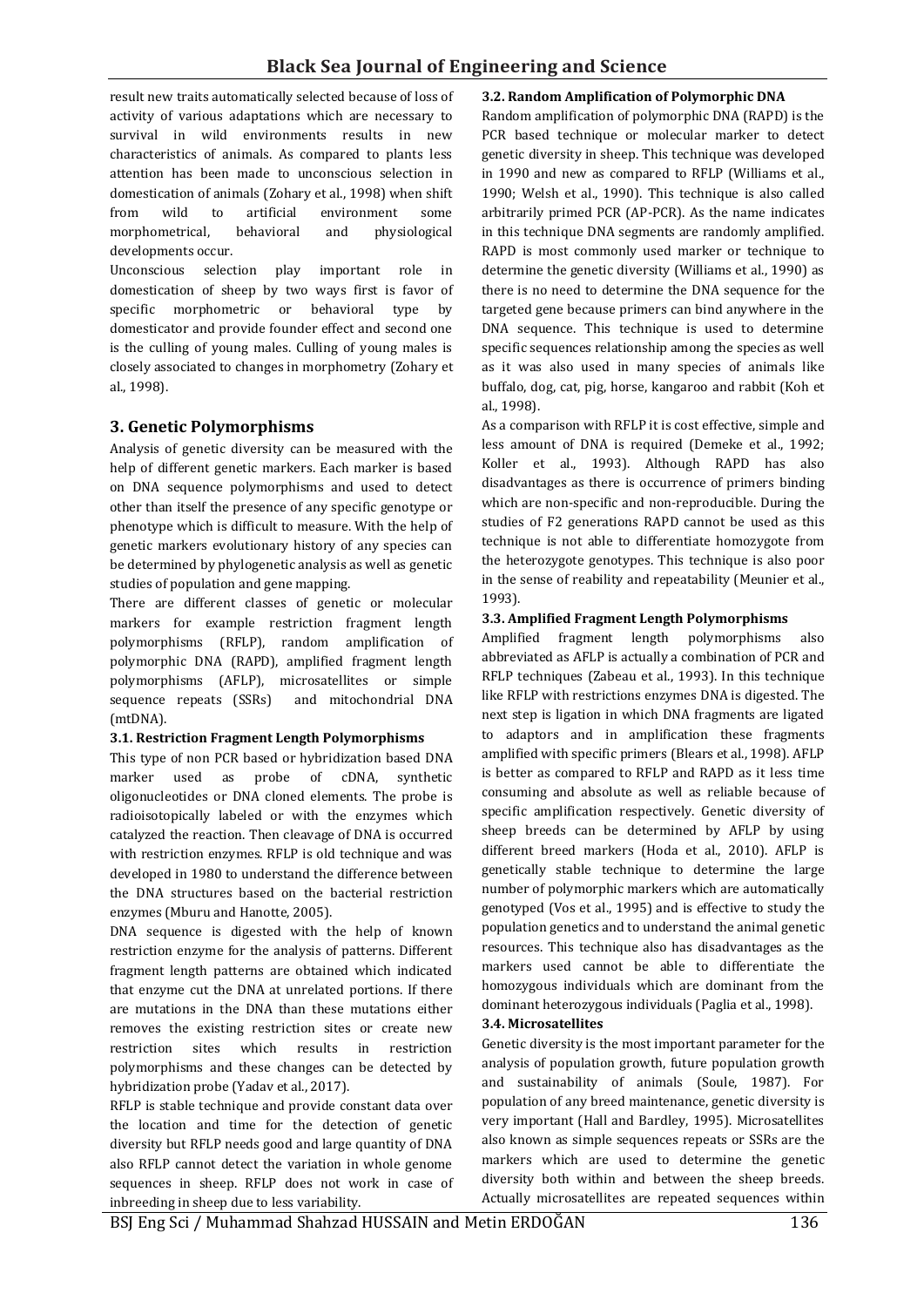the genome of the animals. Now a day microsatellites are commonly used markers for animal genetic studies (Civanova et al., 2006). This technique is used for many purposes such as the investigation of diseases, to evaluate the genetic diversity between and among the sheep breeds, determination of genetic resources, understand population genetic, to determine the history and domestication process of sheep, percentage determination and migration of animals. Microsatellites markers are easy to detect as well as there is high level of polymorphisms and availability in the genome of the animals (Ritz et al, 2000).

Microsatellites normally consist of 1-6 bp which are tandemly repeats (Litt and Luty, 1989) and their flanking regions are conservative at the loci whereas high variability is present for repetitive units between and among the species as well as different animals of the same species. Primer designing is very important in this technique based on conserved sequences and then via electrophoresis polymorphisms can be observed (Tautz, 1989).

As compared to RAPD, microsatellites are more stable and highly repeatable technique also this technique is much better than AFLP as it can detect the homozygous individuals from the heterozygous individuals because of its co-dominant markers. Microsatellites are used to investigate different sheep breeds all over the world. High level of genetic variations using microsatellites markers were observed among the Turkish sheep breeds (Gutierrez-Gil et al., 2006). Using different population parameters genetic relationship of Spanish sheep breeds using microsatellites have been studied which provides useful information about the identification and differentiation of breeds (Arranz et al., 1998; 2001). Also Arora and Bhatia, 2004 studied on Indian sheep using microsatellites and Diez-tascon et al. 2000 worked on Merino sheep breeds using microsatellites.

Besides the many advantages of microsatellites these markers have some drawbacks as well. First one is high cost as compared to other techniques. Due to mutation in annealing sites of primer in the presence of null alleles than heterozygote individuals falsely classified as homozygotes. Homoplasy is another problem due to mutations and microsatellites cannot provide information about the biodiversity on functional traits.

# **4. Mitochondrial DNA Diversity**

Mitochondrial DNA (mtDNA) is an important tool of animal phylogenetic study. mtDNA is inherited maternally and within the species its variability is very high. In the mitochondrial genome D loop (control region sequence) rapidly evolves as compared to nuclear DNA. mtDNA also play important role in recognition of population history and demographic expansion (Bruford et al., 2003).

There are three major genomic variations which can be used to determine the history of sheep: mitochondrial genome, autosomes and Y chromosome. Autosomal studies include autosomal microsatellites which can be used globally to detect relationship of sheep breeds across the continents. By using microsatellites animals have been collected from northern and southern parts of Europe (Handley et al., 2007) or Europe and the Middle East (Peter et al., 2007) and performed genetic analysis at continental scale. There is more genetic diversity but less genetic differentiation in South European sheep breeds in contrast to Northern European breeds (Pariset et al., 2011) as genetic diversity will be high in the populations close to domestication center and decline away from it. Non recombining regions of Y chromosome showed the male mediated introgression patterns in the process of breed development (Meadows et al., 2006, 2009).

Male specific region of Y chromosome has now much focus to study the migration of sheep but very less work has been done on it. Male lineages in the form of haplotypes are identified by observing the alleles in the haploid state without X-Y combination pattern. Study of male lineage is very important in livestock because by control mating resulted in limited number of males which contributed to the large progeny in the future generations. Very less nucleotide diversity have been reported in male specific Y chromosome in sheep (Meadows et al., 2004). Y specific probe has been developed by Bradley et al., 1994 to distinguish between two cattle breeds Bos taurus and Bos indicus. Meadows et al., 2006 revealed that there is no direct relationship of mountain sheep both Ovis canadensis and Ovis dalli in the process of domestication of sheep amd Mouflon contributed well in the domestic process of sheep. SNP analysis of sheep genome indicated that within individual breed SNPs can identified population substructures (Kijas et al., 2009).

Most information about history and domestication of species generated by using mtDNA. Due to many domestication events and human selection as well as introgression by species results in multiple lineages and their admixtures of mtDNA within the breeds (Pireira et al., 2006, Meadows et al., 2007). As compared to relationship of many other species with their ancestors on the basis of mtDNA, two main haplogroups A and B were found in sheep which were different in their sequences (Hiendleder et al., 2002). Haplogroup A and B both found in Asia but haplogroup B mostly found in Europe. Haplogroup C was identified in China, Caucasus, Portugal and Turkey (Tapio et al., 2006). Haplogroup found in species of Sheep hardly correlate geographically. Independent domestication events were lower than the distinct lineages because the wild populations of sheep may be polymorphic or many wild populations introduced new maternal lineages to the domestic sheep (Zeder et al., 2006). Haplotype D was found in Caucasian and Rumanian Karachai sheep while E is rarely found in Turkish sheep (Groeneveld et al., 2009).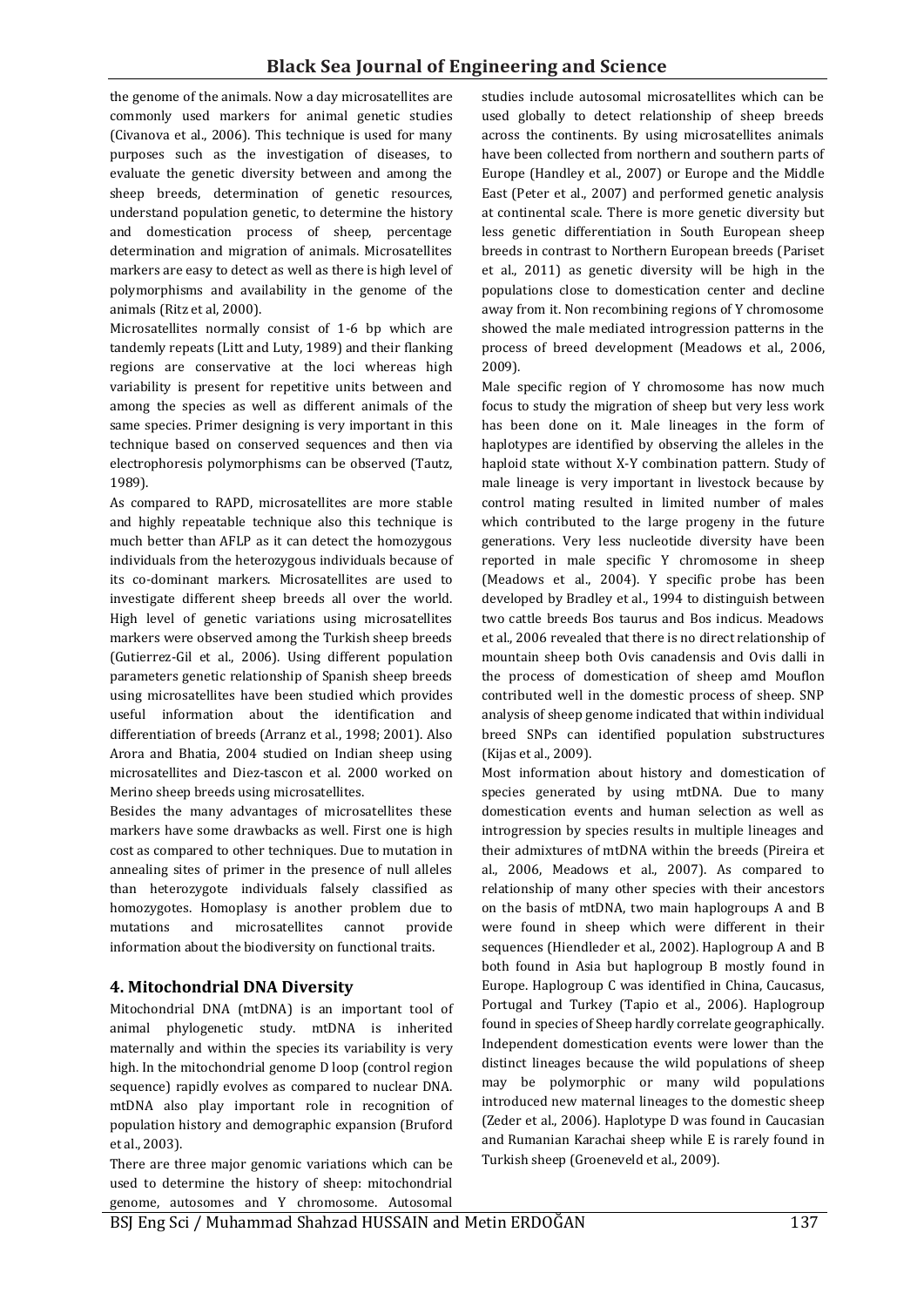#### **5. Rapid Mutation of mtDNA**

Restriction endonuclease enzyme and thermostability analysis shows that mitochondrial DNA mutates unusually faster. Thermostability analysis is actually the difference between the tm values of heteroduplex and homoduplex DNAs. The estimation of sequence differences between the related DNAs can be calculated by comparison of melting temperature of the heteroduplex DNA and the melting temperature of homoduplex DNA. The difference of mtDNA is 5 fold more as compared to nuclear DNA difference on the basis of m (minimum number of base substitution per base pair by which the two species differ in the sites of cleavage of the nucleotides or sequence difference at the site) and 10 fold on the basis of p (at the cleavage site in comparison of two species the estimated number of base substitution per base pair) which shows that mtDNA usually evolves 5 to 10 times faster than nuclear DNA (Brown et al., 1979). Although high evolutionary rate of mtDNA, made it very useful molecule for evolutionary biologists for the study of species and population relationships. Mechanism of speciation can be thoroughly studied with the help of mtDNA.

# **6. High Level of Gene Flow from Asia and Europe**

Sheep is highly versatile domestic species. Phenotypic differences occur between the breeds on the basis of characteristics such as milk and meat production, wool, tolerance in environment and colour of coat. Molecular genetics revealed the relationship between population of sheep and genetic variation. Autosomal microsatellites can be used to understand the history of sheep population (Forbes et al., 1995; Walling et al., 2004) as well as breed relationship from Europe (Arranz et al., 1998; Diez-Tascon et al., 2000; Tapio et al., 2003) and Asia (Chu et al., 2003).

Molecular evidences revealed that sheep has been transported between geographical areas. Haplotype distribution indicates that sheep has weakest population structure and most dispersed domestic animal between continents. As compared to other domestic animals such as goat (10%), cattle (50%) and sheep has only 2.7% sequence variation between the continents (Meadows et al., 2005). The microsatellite SRYM18 which defines the other haplotypes (Meadows et al., 2006) but major haplotypes excluded these present very less frequency and distributed over different continents.

Genetic variations play important role in the future breeding programmes. Within species individual, group and population genetic differences represent the variation. Genetic resources can be saved by the efforts of conservation. Mitochondrial genome is a very useful tool for the investigation of origin of species. Divergent groups of mtDNA sequence appeared shows that species of domestic animals have multiple maternal origins (Bradley et al., 1996; Luikart et al., 2001; Hienddleder et al., 2002). Events of the domestication occurred for Buffalo and pigs in Asia, for sheep, goat and cattle in Near East and for llama and alpaca in Americas (Bruford et al., 2003).

# **7. Conclusion**

There are many techniques or markers used to investigate the relationship between and among different sheep populations. RFLP is old and hybridization technique in which different restrictions enzymes is used to cut the DNA sequences at various sites. This technique cannot be used while studying whole genome of the animals. RAPD is new technique as compared to RFLP and is used for the study of genetic diversity of sheep. RAPD is actually a PCR based method in which primers can bind anywhere in the genome so no need to determine targeted sequence in the DNA. AFLP is also PCR based technique and is better than both RFLP and RAPD because it is more stable and is used to study wide populations of animals.

Microsatellites are the most used markers or technique used to detect history and relationship between and among the sheep breeds in all over the world. It is used to detect future population growth and parameters, disease investigations and neutral biodiversity. However this technique is not able to detect functional traits of the species. Sheep mainly have two lineages which were arisen from the geographically different domestication events. The other analysis which reveals that domestication occurred only once from the ancestral population which has two mtDNA divergent cannot be neglected but divergence level which isolating the major lineages remarkably anticipate the extent of history of domestication both for sheep (Hiendleder et al., 2002) and other animals (MacHugh and Bradley, 2001) showing strong population structure.

Mitochondrial DNA play important role in phylogenetic study of sheep as mtDNA follow the maternal inheritance and high variable within the species of animals. Mitochondrial DNA (mtDNA) has high rate of evolution as compared to nuclear DNA and reveals the demographic process or complexity the history of sheep (Bruford et al., 2003). According to mtDNA there are two major haplotypes in domestic sheep. mtDNA analysis deny the Argali (Ovis ammon) and Urial as supposed common ancestors of sheep (Hiendleder et al., 2002; Wu et al., 2003) so it is generally agreed Mouflon (Ovis musimom) is the common ancestor of sheep. Haplotypes A and B both present in Asia and haplotype B dominates in Europe (Bruford et al., 2003; Meadows et al., 2005). Haplotype C is very less but present in Turkey, Caucasus and China (Tapio et al., 2006). Haplotype D is present in Karachai sheep. Haplotype E is occurred in some Turkish animals.

Evidence suggest that sheep have been transported between major geographic areas or regions which is cleared from the sequenced data set which expressed the presence of Haplotype A in many animals of European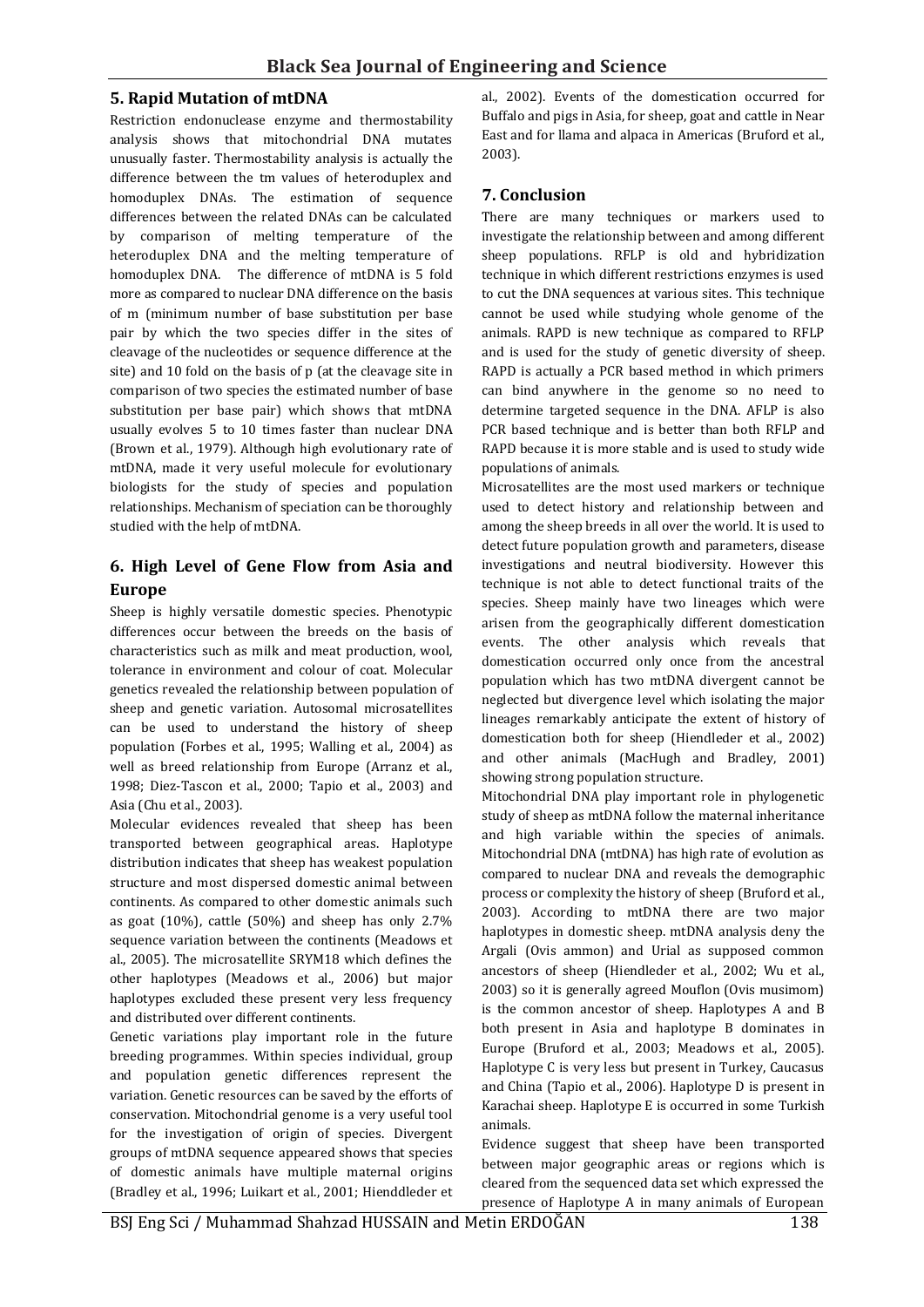breeds (Meadows et al., 2005). Haptotype A which is also found in New Zealand suggesting the early migration of sheep from Asia to Australia (Hiendleder et al., 2002). All the three Asian breeds of sheep have haplotype A which also indicates the movement of sheep during breed development.

#### **Author Contributions**

All authors have equal contribution rates, and the authors have read and approved the article.

#### **Conflict of Interest**

The authors declare that there is no conflict of interest.

#### **References**

- Arora R, Bhatia S. 2004. Genetic structure of Muzzafarnagri sheep based on microsatellite analysis. Small Rumin Res, 54: 227-230.
- Arranz J, Bayon Y, Primitivo FS. 2001. Differentiation among Spanish sheep breeds using microsatellites. Genet Sel Evol, 33: 529-542.
- Arranz JJ, Bayón Y, San Primitivo F. 1998. Genetic relationships among Spanish sheep using microsatellites, Anim. Genet, 29: 435-440.
- Blears MJ, De Grandis SA, Lee H, Trevors JT. 1998. Amplified fragment length polymorphism (AFLP): a review of the procedure and its applications. J Indus Micro Biotech, 21: 99– 114.
- Bradley DG, MacHugh D., Cunningham P, Loftus RT. 1996. Mitochondrial diversity and the origins of African and European cattle. Proc Natl Acad Sci, 93: 5131–5135.
- Bradley DG, MacHugh DE, Loftus R, Sow RS, Hoste CH, Cunningham EP. 1994. Zebu-taurine variation in Y chromosomal DNA: a sensitive assay for genetic introgression in Western African tyranotolerant cattle populations. Anim Genet, 15: 7–12.
- Brown WM, George-Jr M, Wilson AC. 1979. Rapid evolution of animal mitochondrial DNA. Genet, 76:1967-1971.
- Bruford MW, Bradley DG, Luikart G. 2003. DNA markers reveal the complexity of livestock domestication. Nature Rev Genet, 4: 900–910.
- Chessa B, Pereira F, Arnaud F, Amorim A, Goyache F, Mainland I, Kao RR, Pemberton JM, Beraldi D, Stear MJ, Alberti A, Pittau M, Iannuzzi L, Banabazi MH, Kazwala R, Zhang YP, Arranz JJ, Ali BA, Wang Z, Uzun M, Dione M, Olsaker I, Holm L-E, Saarma U, Ahmad S, Marzanov N, Eythorsdottir E, Holland MJ, Ajmone-Marsan P, Bruford MW, Kantanen J, Spencer TE, Palmarini M. 2009. Revealing the history of sheep domestication using retrovirus integrations. Sci, 324:532– 536.
- Chu MX, Wang JZ, Wang AG, Li N, Fu JL. 2003. Association analysis between five microsatellite loci and litter size in small tail Han sheep. Asian-Aust J Anim Sci, 16: 1555-1559.
- Civanova K, Putnova L, Dvorak J. 2006. Analysis of microsatellite set for biodiversity studies in horses. Acta Fytotechnica et Zootech, 39-40.
- Colledge S, Conolly J, Shennan S. 2005. The evolution of Neolithic farming from SW Asian origins to NW European limits. Eur J Archaeol, 8: 137–156.
- Demeke T, Adams RP, Chibbar R. 1992. Potential taxonomic use of random amplified polymorphic DNA (RAPD): a case study in Brassica. Theor Appl Genet, 84: 990–994.

Demirci S, Koban-Baştanlar E, Dağtaş ND, Pişkin E, Engin A,

Özer F, Yüncü E, Doğan ŞA, Togan İ. 2013. Mitochondrial DNA diversity of modern, ancient and wild sheep (Ovis gmelinii anatolica) from Turkey: new insights on the evolutionary history of sheep. Plos One, e81952.

- Diez-Tascon C, Littlejohn RP, Almeida PAR, Crawford AM. 2000. Genetic variation within the Merino sheep breed: analysis of closely related populations using microsatellites. Anim Genet, 31: 243–251.
- Forbes SH, Hogg JT, Buchanan FC, Crawford AM, Allendorf FW. 1995. Microsatellite evolution in congeneric mammals: domestic and bighorn sheep. Mol Biol Evol, 12:1106-1113.
- Groeneveld LF, Lenstra JA, Eding H, Toro MA, Scherf B, Pilling D, Negrini R, Finlay EK, Jianlin H, Groeneveld E, Weigend S, Consortium G. 2009. Genetic diversity in farm animals-a review. Anim Genet, 41:6-31.
- Guo J, Du LX, Ma YH, Guan WJ, Li HB, Zhao QJ, Li X, Rao SQ. 2005. A novel maternal lineage revealed in sheep (Ovis aries). Anim Genet, 36: 331–6.
- Gutiérrez-Gil B, Uzun M, Arranz J, Primitivo FS, Yildiz S, Cenesiz M, Bayon Y. 2006. Genetic diversity in Turkish sheep. Acta Agriculturae Scandinavica. Anim Sci, 56: 1-7.
- Hall SJG, Bradley DG. 1995. Conserving livestock breed biodiversity. Trends Ecol Evol, 10: 267-270.
- Handley LJ, Byrne K, Santucci F, Townsend S, Taylor M, Bruford MW, Hewitt GM. 2007. Genetic structure of European sheep breeds. Heredity, 99 (6): 620–631.
- Hiendleder S, Kaupe B, Wassmuth R, Janke A. 2002. Molecular analysis of wild and domestic sheep questions current nomenclature and provides evidence for domestication from two different subspecies. Proc R Soc Lond B Biol Sci, 269: 893–904.
- Hiendleder S, Mainz K, Plante Y, Lewalski H. 1998. Analysis of mitochondrial DNA indicates that domestic sheep are derived from two different ancestral maternal sources: no evidence for contributions from urial and argali sheep. J Hered, 89: 113–120.
- Hoda A, Ajmone-Marsan P, Dobi P, Bozgo V, Consortium E. 2010. Genetic diversity in Albanian sheep breeds estimated by AFLP markers. Alban J Agri Sci, 9: 23–29.
- Kijas JW, Townley D, Dalrymple BP, Heaton MP, Maddox JF, McGrath A, Wilson P, Ingersoll RG, McCulloch R, McWilliam S, Tang D, McEwan J, Cockett N, Oddy VH, Nicholas FW, Raadsma H. 2009. International Sheep Genomics Consortium. A genome wide survey of SNP variation reveals the genetic structure of sheep breeds. PLoS One, 4 (3): e4668.
- Koh MC, Lim CH, Chua SB, Chew ST, Phang STW. 1998. Random amplified polymorphic DNA (RAPD) fingerprints for identification of red meat animal species. Meat Sci, 48: 275– 285.
- Koller B, Lehmann A, McDermott JM. 1993. Identification of apple cultivars using RAPD markers. Theor App Genet, 85: 901–904.
- Litt M, Luty JA. 1989. A hypervariable microsatellite revealed by in vitro amplification of a dinucleotide repeat within the cardiac muscle actin gene. Am J Hum Genet, 44: 397–401.
- Luikart G, Gielly L, Excoffier L, Vigne JD, Bouvet J, Taberlet P. 2001. Multiple maternal origins and weak phylogeographic structure in domestic goats. Proc Natl Acad Sci, 98: 5927– 5932.
- MacHugh D, Bradley D. 2001. Livestock genetic origins: goats buck the trend. Proc Natl Acad Sci, 98:5382–5384.
- Mburu D and Hanotte O. 2005. A practical approach to microsatellite genotyping with special reference to livestock population genetics. ILRI Biodiversity project. A manual prepared for the IAEA/ILRI training course on molecular